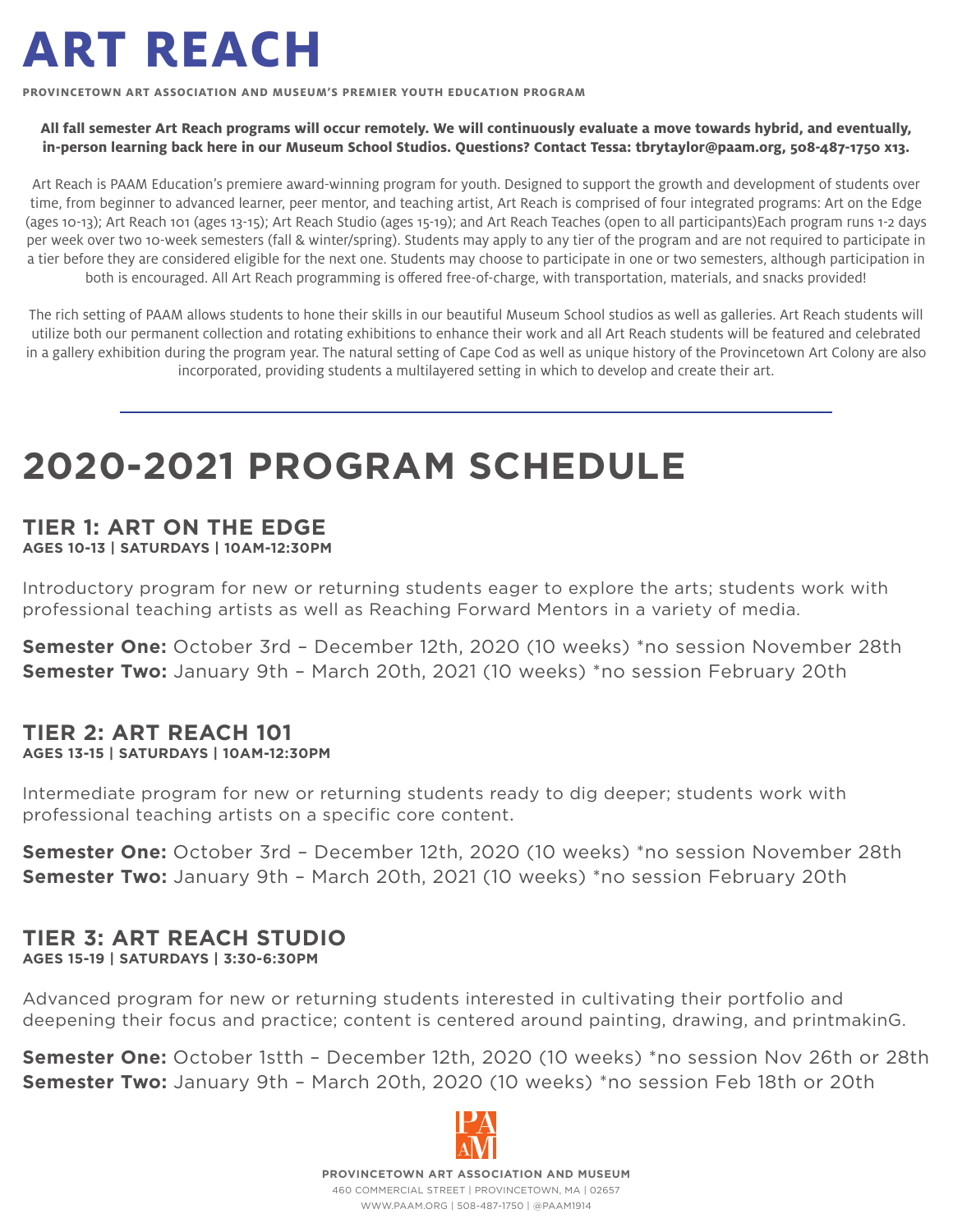# **ART REACH**

**PROVINCETOWN ART ASSOCIATION AND MUSEUM'S PREMIER YOUTH EDUCATION PROGRAM**

## **APPLICATION PROCESS**

#### **STEP 1: All students interested in any tier of Art Reach must complete an initial application.**

This can be done online (www.paam.org/youthregistration), or by printing out and completing the application below and scanning/emailing it to Tessa (tbrytaylor@paam.org) or mailing it to PAAM, ATTN: Tessa Bry Taylor, 460 Commercial Street, Provincetown, MA 02657.

**STEP 2:** Once your application is received, you will be contacted by Tessa to further assess your interest in the program and proper placement in a tier. At that time, you will also receive a formal registration packet from Tessa containing all necessary paperwork needed to complete your enrollment in Art Reach.

**REMEMBER:** All Art Reach programs run over two semesters, however, you may apply for only one (although participation in both is highly encouraged). If you apply at the top of the program year and are accepted, you do not need to apply again for the second semester. Finally, attendance at Art Reach is very important. Limited space is available and students are expected to participate to the fullest extent possible. If you anticipate being unable to commit fully to the program, or are concerned about anticipated absences, please notate them in the appropriate space on the application form. Any questions? Contact Tessa at tbrytaylor@paam.org, 508.487.1750 x13.

## **2020-2021 APPLICATION, PAGE 1**

**PARTICIPANT'S NAME:**

**FIRST AND LAST SCHOOL: GRADE: AGE: DATE OF BIRTH:**

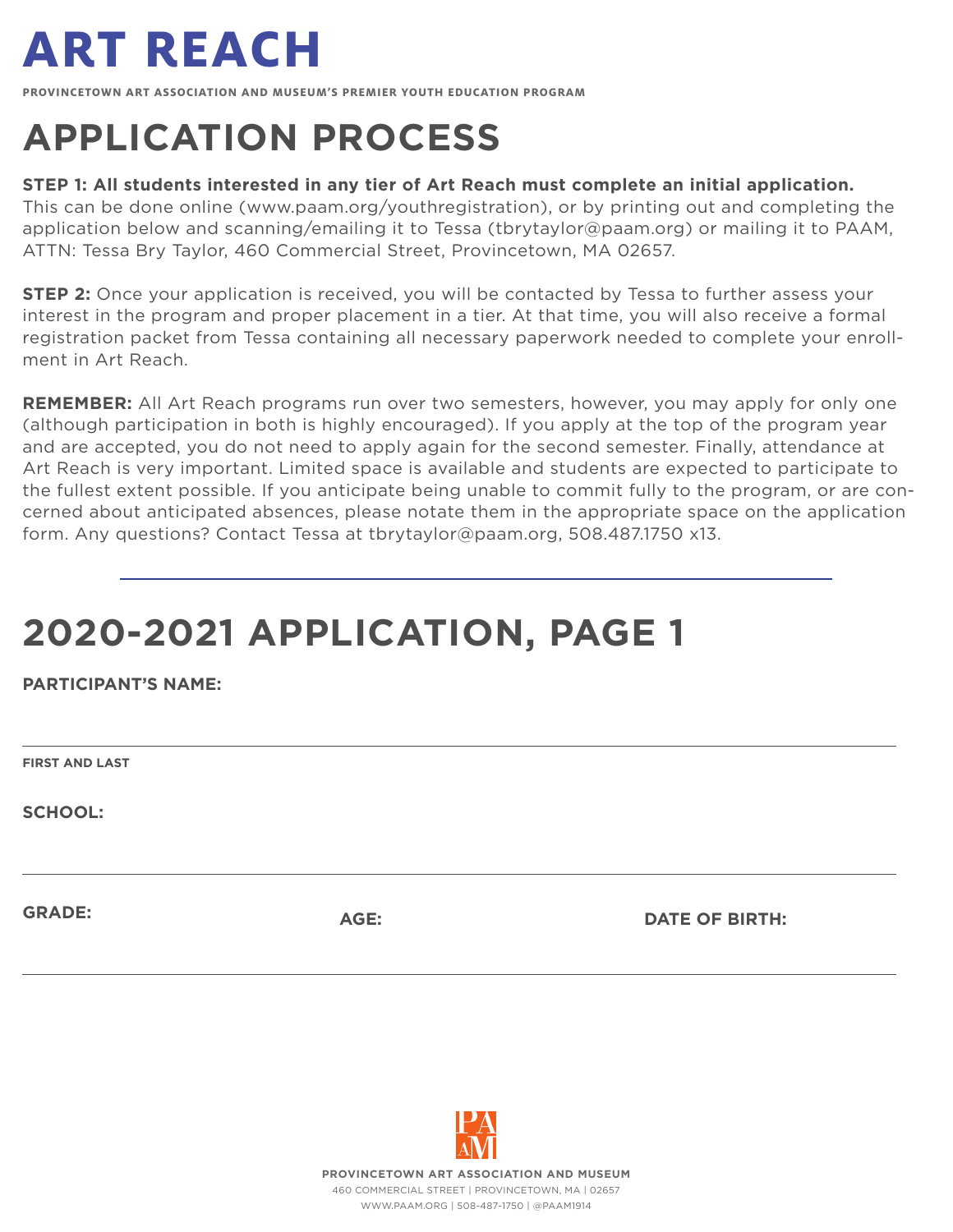

**PROVINCETOWN ART ASSOCIATION AND MUSEUM'S PREMIER YOUTH EDUCATION PROGRAM**

### **2020-2021 APPLICATION, PAGE 2**

**PARENTS'/GUARDIANS' NAMES:**

| <b>FIRST AND LAST</b>                                                                                                                                     |                              |
|-----------------------------------------------------------------------------------------------------------------------------------------------------------|------------------------------|
| <b>ADDRESS:</b>                                                                                                                                           |                              |
| <b>STREET</b>                                                                                                                                             |                              |
| <b>CITY AND ZIP</b>                                                                                                                                       |                              |
| <b>CONTACT INFO:</b>                                                                                                                                      |                              |
| <b>PARENT/GUARDIAN PHONE</b>                                                                                                                              | <b>PARENT/GUARDIAN PHONE</b> |
| PARENT/GUARDIAN EMAIL                                                                                                                                     | <b>PARENT/GUARDIAN EMAIL</b> |
| <b>STUDENT PHONE</b>                                                                                                                                      | <b>STUDENT EMAIL</b>         |
| <b>PROGRAMS I AM INTERESTED IN:</b><br>PLEASE CHECK ALL THAT APPLY                                                                                        |                              |
| Tier 1 - Art on the Edge<br>[ ] Semester One: October 3rd - December 12th, 2020 (10 weeks)<br>[ ] Semester Two: January 9th - March 20th, 2021 (10 weeks) |                              |
| Tier 2 - Art Reach 101<br>[ ] Semester One: October 3rd - December 12th, 2020 (10 weeks)<br>[ ] Semester Two: January 9th - March 20th, 2021 (10 weeks)   |                              |
| Tier 2 - Art Reach Studio<br>[ ] Semester One: October1st-December 12th, 2020 (10 weeks)<br>[ ] Semester Two: January 7th - March 20th, 2020 (10 weeks)   |                              |
|                                                                                                                                                           |                              |
|                                                                                                                                                           |                              |